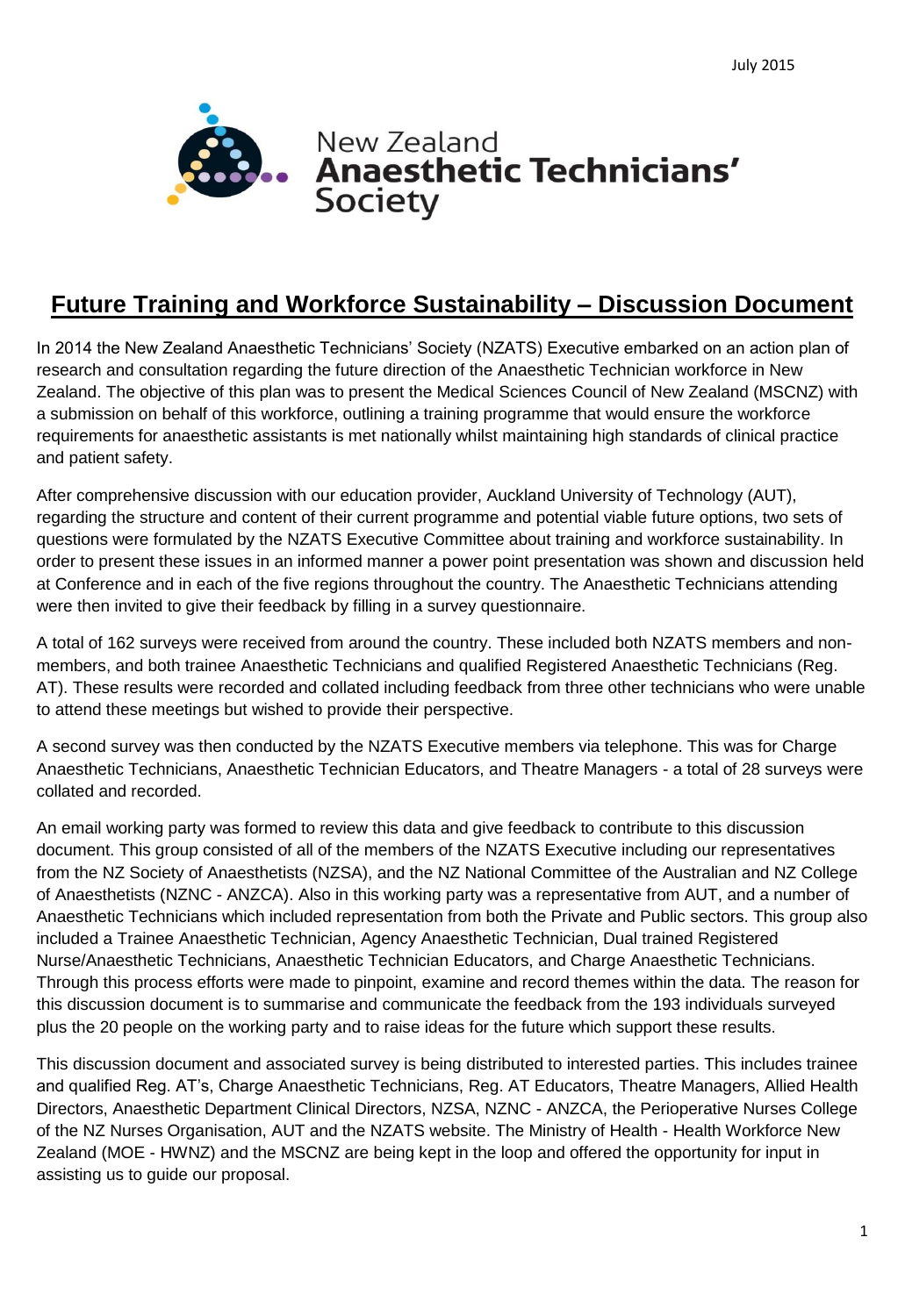In April 2015, a survey through New Zealand's Charge Anaesthetic Technicians formally revealed what we all know to be true. There is a major skill shortage of qualified Reg. AT's, with up to 50 full time equivalent vacancies in New Zealand at present. All these vacancies place enormous stress on existing staff. Even with a number of Reg. AT's working as locums these positions cannot be covered. This shortage is in part due to some hospitals not future proofing their workforce by having an ongoing training scheme but also due to the rapid expansion of the number of theatres and procedure rooms in NZ requiring anaesthesia services. As grateful as we are for the support of our overseas trained colleagues, it was felt by many surveyed that we rely too heavily on them and need to have some home grown solutions to our skill shortage. Demand for Anaesthetic Technicians seems to exceed the ability of the current training scheme to supply. We need to consider all the potential reasons for why we have so many vacancies. Issues such as retaining Anaesthetic Technicians in the role need to be addressed. Diversifying our role should make it more desirable to remain in as well as keeping funders of training happy.

Results revealed that Biophysics is not supported in its current form, but acknowledged in part as valuable. Feedback indicated there needs to be some physics kept in the curriculum to have an understanding behind the way things work. Similarly the relevance of historical anaesthesia in our training was questioned by some in the survey. A curriculum review would be a good opportunity to ensure the course and exam content are current. It is envisaged that the anaesthetic technology qualification content could be reviewed in the medium to long term, where the suitability of a number of different papers could be explored. There is a perception of a limited scope of practice currently which many would like to see expanded. The surveys showed that role diversification is strongly supported. It is encouraged to be included in any future training model.

There is a strong desire for reduction in length of the level one supervision timeframe under the current training structure. Support for supervision levels to be competency based rather than time served aligns with the 2015 ANZCA PS08 - Statement on the Assistant to the Anaesthetist document; potentially providing a mandate for revisiting this. What also needs to be considered is whether this length of supervision produces a better quality of work from the Trainees when they move to level two and then three. If level one supervision time were to decrease we would need to decide which competencies in the current Technology 1 manual needed to be assessed before the student could progress to level two supervision.

The survey results raised the option of encouraging Registered Nurses to enrol in the Graduate Certificate in Applied Science (Anaesthetic Technology) as this course is only twelve to eighteen months and could go some way to easing our skill shortage. However concerns were also raised through the surveys that suggest retention of nurse graduates in the Anaesthetic Technician role has been historically poor. This may however improve if our role diversifies in time. There is also the issue of who would bear the cost of their dual registration.

The surveys showed feedback indicating that AUT may not be the preferred provider option for some. AUT's programme of Diploma in Applied Science (Anaesthetic Technology) and Graduate Certificate in Applied Science (Anaesthetic Technology) has recently undergone an accreditation review by the MSCNZ. During this process eighteen specific criteria were assessed. Of this number those which weren't considered by the MSCNZ to be being entirely met were reviewed and remedial action is being taken to address these issues. Due to this development we can feel confident in the robust reliability of AUT's processes and programmes going forward.

There is strong support for a hospital based, distance learning, two year anaesthesia focused Diploma as the qualification; with capacity to continue working toward a degree which encompasses extended scopes of practice and role diversification. In an ideal world it would seem this solution would keep the majority of people happy. On investigation into the logistics of this model however, it was found that this structure is not acceptable with respect to the funding streams with Ministry of Education (MOE) and Ministry of Health (MOH) so would therefore be unworkable. Certainly this is something which would be great to be proven wrong on. Currently our profession is strongly reliant on funding from MOE - HWNZ and support from hospital budgets.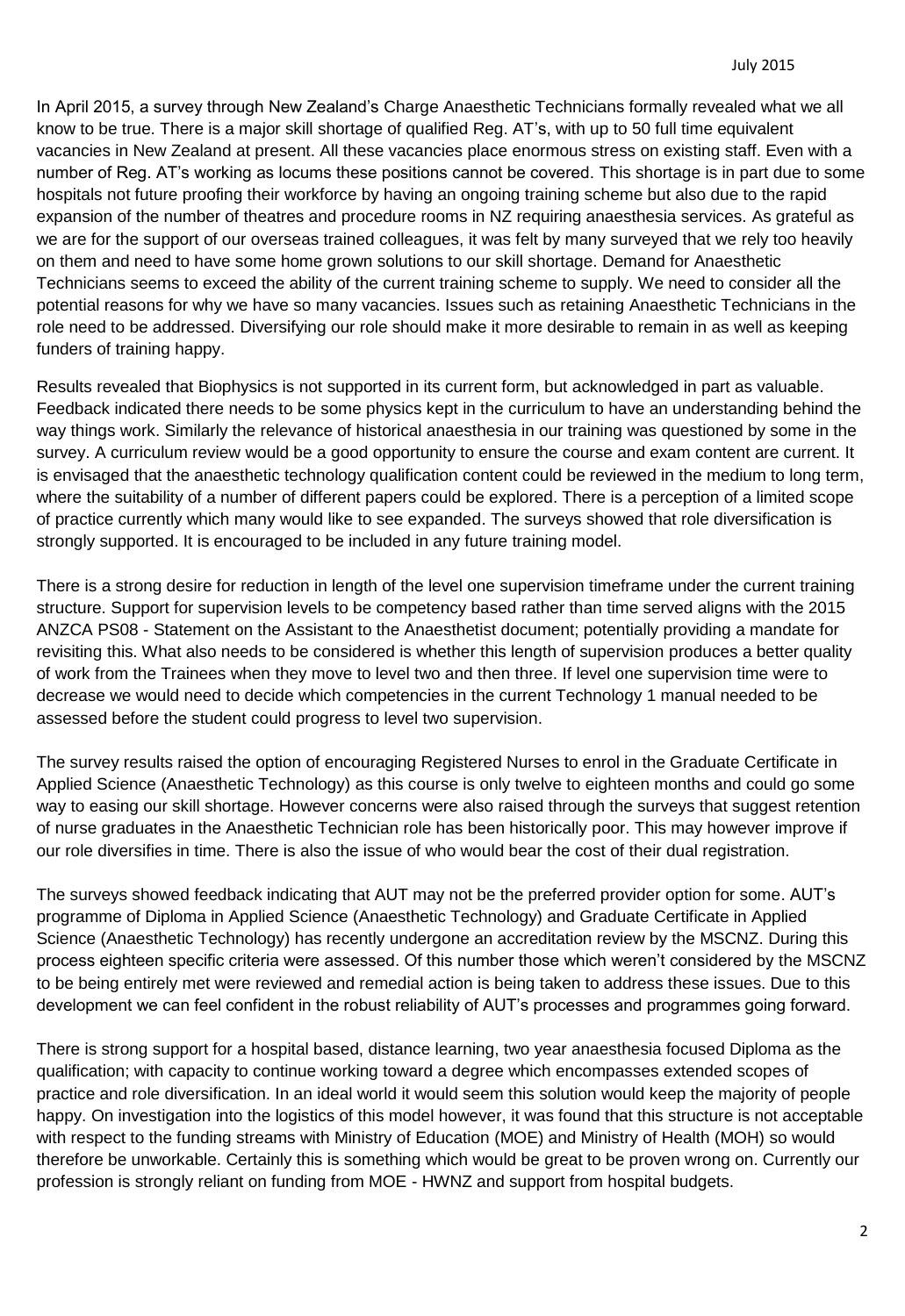#### *Given the survey results this discussion document is proposing a two-step process to reforming our training:*

### **Step one: A Two Year Diploma**

A two year diploma in the short term with competency based assessments. This would be a hospital based, distance learning, anaesthesia focused Diploma with the clinical hours reduced to two years. The introduction of this two year Diploma would be considered to be an interim step to address skill shortage, in the move towards the best model of training which could be decided in step two (including a comprehensive curriculum review). It is proposed that individual hospitals could choose to hold candidates back in sitting the Registration Exam for up to a year – if it was felt they weren't ready due to the reduction in hours; i.e.: offer flexibility to work around competency based objectives consistent with the 2015 PS08 guidelines of at least twelve months full-time equivalent clinical experience. In the short term there aren't the numbers of qualified staff available to allow for incorporating role diversity. Yet, in the medium to long term this is a crucial issue to explore to promote staff retention.

AUT have demonstrated the current content can be accommodated into a two year Diploma and could be introduced as early as next year. This could produce a greater number of qualified anaesthetic technicians in the near future to fill the shortage within our workforce. AUT presented two possible models to encompass all required papers within two years of training. There would be many trainees who would be required to complete less than the eight papers shown here. A significant number of trainees are now appointed who currently hold a relevant Degree, or partially completed Degrees, and have gained credit for two or more papers. This currently often leaves them with semesters with no papers required.

The two proposed models are:

|                                             | Model 1:                                                    |                                                            |
|---------------------------------------------|-------------------------------------------------------------|------------------------------------------------------------|
|                                             | AK3750 Diploma in Applied Science - Anaesthetic Technology  |                                                            |
| <b>Summer School</b>                        | Semester 1 (Year 1)                                         | Semester 2 (Year 1)                                        |
| Human Anatomy and<br>Physiology I* (555201) | Anaesthesia   (775618)                                      | Anaesthesia II (776523)<br>pre-requisites: 555201 & 775618 |
|                                             | Anaesthetic Technology I (775619)<br>co-regulsite : 775618  |                                                            |
| <b>Summer School</b>                        | Semester 3 (Year 2)                                         | Semester 4 (Year 2)                                        |
| Biophysics" (775611)                        | Anaesthesia III (777617)<br>Pre-requisites: 775611 & 775619 | Anaesthesia IV (777615)<br>Pre-requisites: 776523 & 776617 |

Technician qualified after 2 years, OR has to complete one year post qualification/pre-registration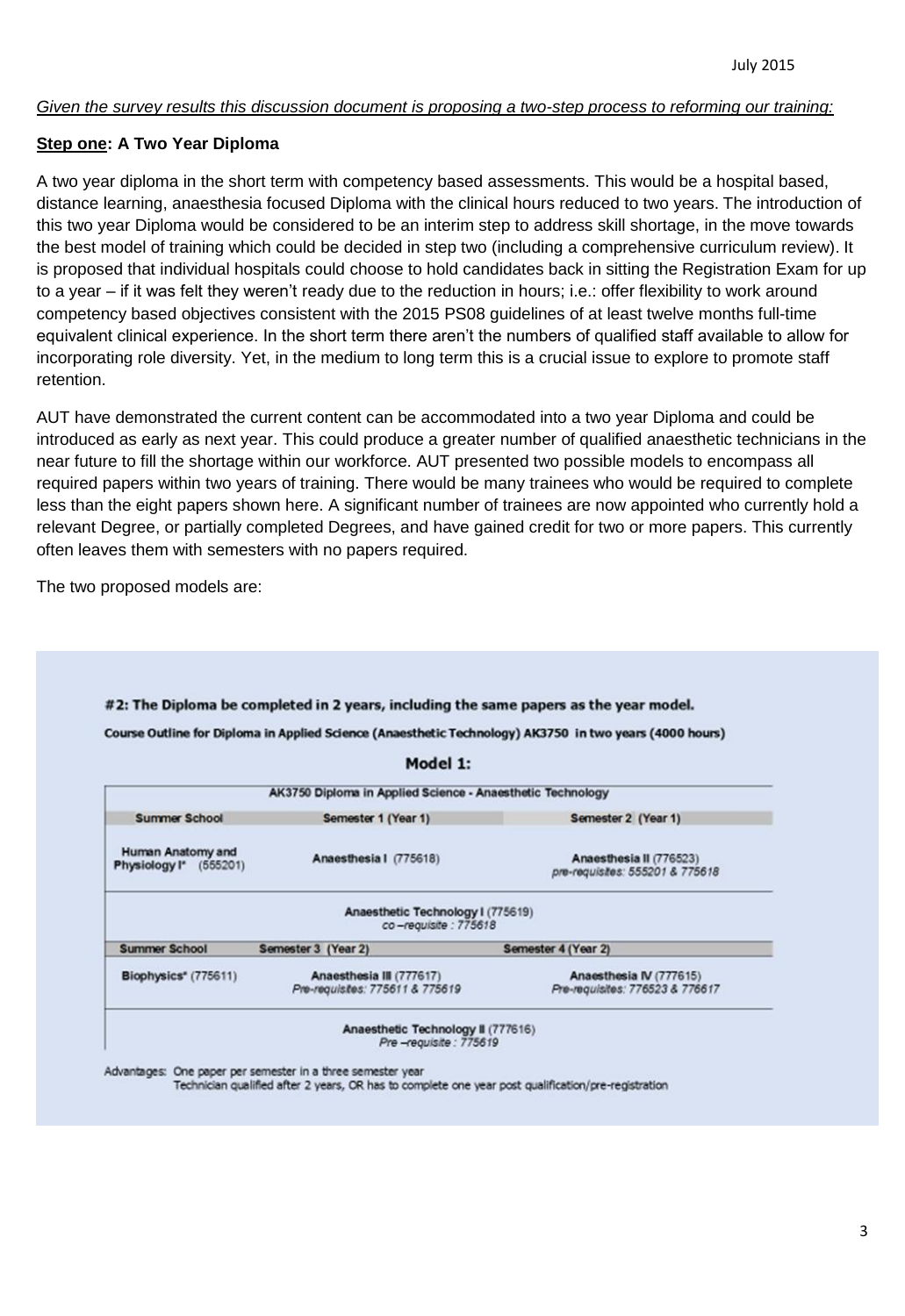#### Model 2:

| Semester 1 (Year 1)                                        | Semester 2 (Year 1)                                        |
|------------------------------------------------------------|------------------------------------------------------------|
| Human Anatomy and Physiology I*<br>(555201)                | Biophysics* (775611)                                       |
|                                                            |                                                            |
| Anaesthesia   (775618)                                     | Anaesthesia II (776523)<br>pre-requisites: 555201 & 775618 |
|                                                            |                                                            |
| Anaesthetic Technology I (775619)<br>co-requisite : 775618 |                                                            |
|                                                            |                                                            |
|                                                            |                                                            |
| Semester 3 (Year 2)                                        | Semester 4 (Year 2)                                        |
| Anaesthesia III (777617)                                   | Anaesthesia IV (777615)                                    |
| Pre-requisites: 775611 & 775619                            | Pre-requisites: 776523 & 776617                            |
| Anaesthetic Technology II (777616)                         |                                                            |
| Pre-requisite: 775619                                      |                                                            |
|                                                            |                                                            |

To provide model 1, AUT would need to confirm that it can or will deliver the two papers, HAP I and Biophysics as summer school distance learning papers.

Clinical competencies currently assessed over three years would be assessed over two. There is much anecdotal evidence that not only are most trainees ready to be assessed in Anaesthetic Technology II in their second year, but many third year trainees show the capability to function as fully trained Anaesthetic Technicians. As with any academic qualification, if a paper were failed, the programme would run into a third year for that trainee/student.

The next model, model 2, excludes the inclusion of summer school, hence would put more pressure on any trainee who does not have credit for HAP I and Biophysics. But as currently, in the first year of training, the trainee is supernumerary; they should therefore be able to manage more study/papers.

Both of these models would produce a trainee Anaesthetic Technician who has met the same learning outcomes and clinical competencies as the current trainee who completes the three year Diploma. If these models were adopted, the number of graduates would not only increase by one third each year (based on current numbers there would be 40 qualifying in comparison to 30), but it would be likely that the two year model would be more attractive to training hospitals who may with the cooperation of HWNZ increase the number of training positions annually. It is important to bear in mind that even if a two year Diploma were to be adopted the rate limiting factor would still be the training hospitals, some of whom currently only recruit to fill existing vacancies and not necessarily to future proof the workforce.

AUT supports this initiative and reports that the calibre of trainees employed by training hospitals has risen significantly over the past five years. The three year Diploma was established in times when many applicants had very little tertiary education, whereas the same programme is now catering for many applicants who have a strong academic background.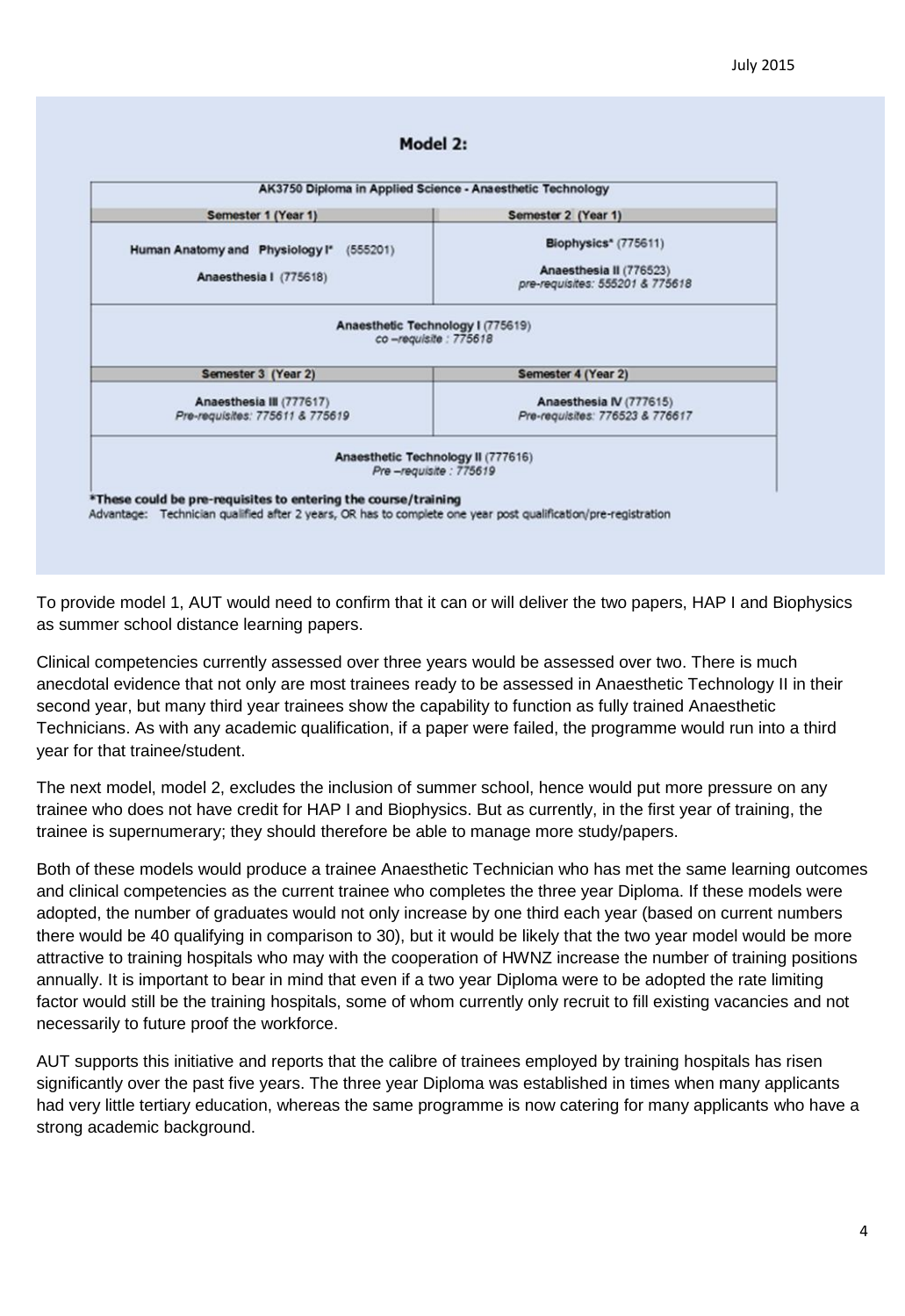## **Step two: A Comprehensive Curriculum Review**

This would be a medium to long term plan which proposes a comprehensive assessment of the curriculum content and competencies to evaluate the most appropriate shape of future training. We could explore our Diploma/Degree options once the number of vacancies was under control. The curriculum review would be driven by the current scope of practice and would explore extended scopes for role diversification and staff retention. This would take into consideration the results of these surveys, planning for future workforce requirements, and funding streams. If it remained a Diploma funding would probably be continued to be sought through MOE - HWNZ. A Degree programme would likely require the funding support of the MOE. The form of either Diploma or Degree would begin to reveal itself once the level of competencies and volume of content were settled on. Once the direction is known the curriculum review could devise a programme which meets the desired goals.

This review could explore other models which have been successful such as the Physician Assistant [\(http://www.health.govt.nz/our-work/health-workforce/new-roles-and-initiatives/current-projects/physician](http://www.health.govt.nz/our-work/health-workforce/new-roles-and-initiatives/current-projects/physician-associate-physician-assistant)[associate-physician-assistant\)](http://www.health.govt.nz/our-work/health-workforce/new-roles-and-initiatives/current-projects/physician-associate-physician-assistant), Radiation Therapists Qualification

<http://www.otago.ac.nz/healthsciences/otago066666.pdf> and the United Kingdom Operating Department Practitioner [\(http://www.nhscareers.nhs.uk/explore-by-career/operating-department-practice/\)](http://www.nhscareers.nhs.uk/explore-by-career/operating-department-practice/) training models to see if they could be adapted for the NZ theatre environment. We could liaise with AUT Health Science – Paramedic Department with regard to the defence force medic training structure to see if a similar approach of work/study balance would suit for Anaesthetic Technician training. It is hoped we can propose a long term strategy which addresses the issues our workforce currently faces, and promote role diversity and staff retention. A long term goal is to save money and time whilst producing a more versatile and fit for purpose product.

Potentially multi-skilled practitioners could emerge which would likely be more efficient and manageable from a staffing point of view. With role diversity we should also have a good argument for higher remuneration. It would be expected to take in excess of two years to have a new course explored and approved. Discussions and wide consultation would continue regarding the best fit model of training. A well-researched and planned course could offer better career options; lead to post graduate study and research, and a model of training that is more attractive to students. A course could be designed for which the graduate profile would include critical thinking skills, adaptability, forward thinking, and intelligent progression; providing increased opportunities going onward. Such a course may be more acceptable overseas than the current qualification.

The survey results acknowledged the many ways our role has evolved and changed over the past few decades. A curriculum review would formalise the way forward; carefully factoring in what needs to stay or go and what new directions could be included to produce a versatile, work-ready graduate. The historic ways of working can be, but are not always, the best. Healthcare is forever changing in order to provide best safe practice for our patients. This is an ideal opportunity to embrace some changes within the specialised theatre environment and explore other areas where our skill set would be useful. Within our ranks there already exists a wealth of knowledge and connections to pave the way forward.

If it was decided to progress to a Degree programme, student numbers would be determined by available clinical placements, in discussion with providers. The current training structure is clinically rich. A Degree programme would likely reduce the clinical hours to around 1500. Some Degrees have one year of the programme as clinical placements, others intersperse these with blocks at university. The number of hours may not be as critical as assessment of work readiness via competencies. As this is a work based qualification the challenge with any future programme will be to produce work-ready graduates. As Degree students would be MOE/selffunded, they would be entirely supernumerary with 1:1 supervision throughout the majority of their training. A Degree model with clinical placements opens up opportunities for more remote, difficult to recruit hospitals.